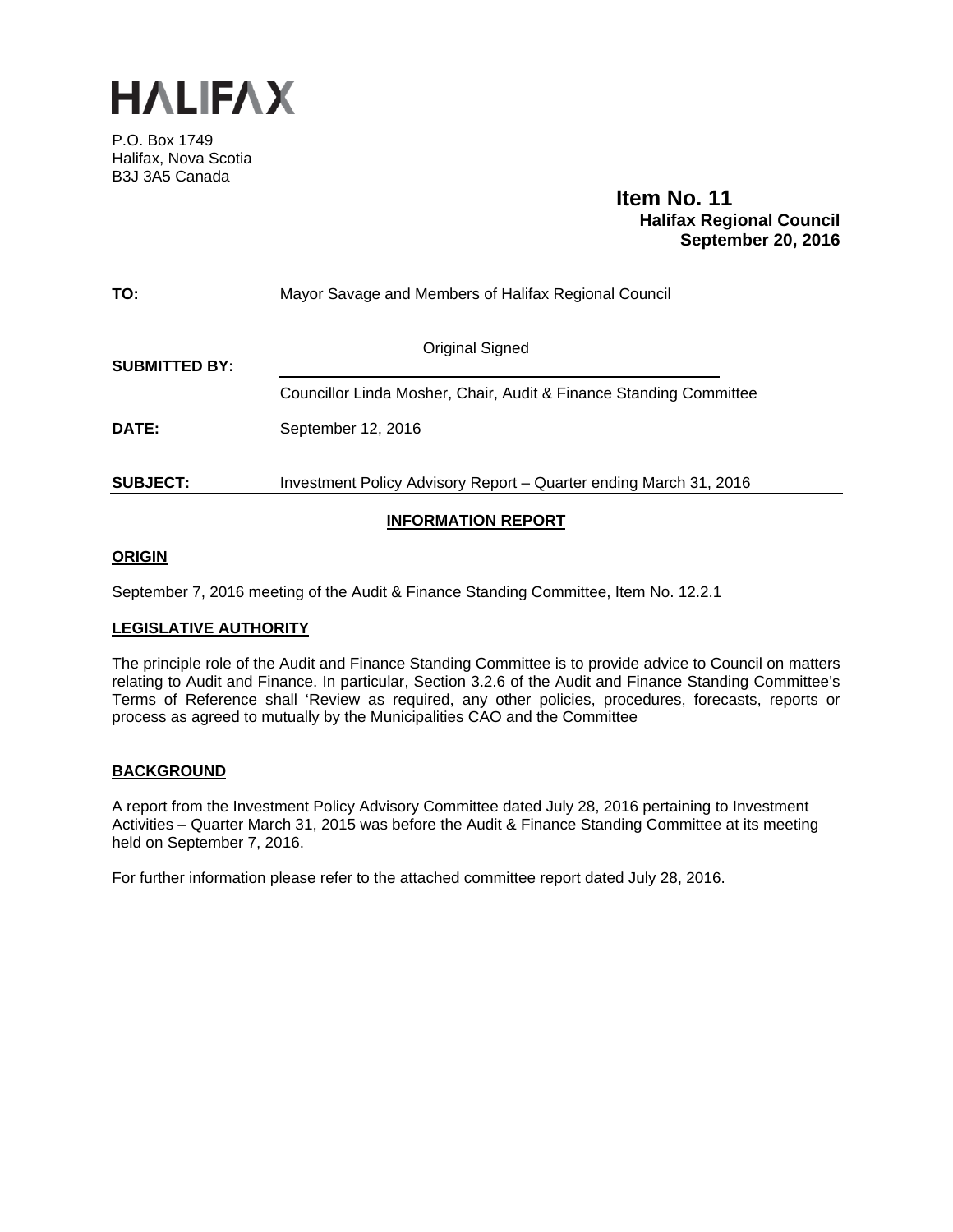# **DISCUSSION**

The Audit & Finance Standing Committee reviewed the investment policy advisory committee report dated July 28, 2016 at its meeting held on September 7, 2016 and forwarded to Regional Council as an information item.

## **FINANCIAL IMPLICATIONS**

As outlined in the attached committee report dated July 28, 2016.

## **COMMUNITY ENGAGEMENT**

The Audit & Finance Standing Committee meetings are open to public attendance, a live webcast is provided of the meeting, and members of the public are invited to address the Committee for up to five minutes at the end of each meeting during the Public Participation portion of the meeting. The agenda, reports, and minutes of the Audit & Finance Standing Committee are posted on Halifax.ca

# **ATTACHMENTS**

1. Investment Policy Advisory Committee report dated July 28, 2016.

A copy of this report can be obtained online at http://www.halifax.ca/commcoun/index.php then choose the appropriate Community Council and meeting date, or by contacting the Office of the Municipal Clerk at 902.490.4210, or Fax 902.490.4208.

Report Prepared by: Liam MacSween, Legislative Assistant, 902.490.6521.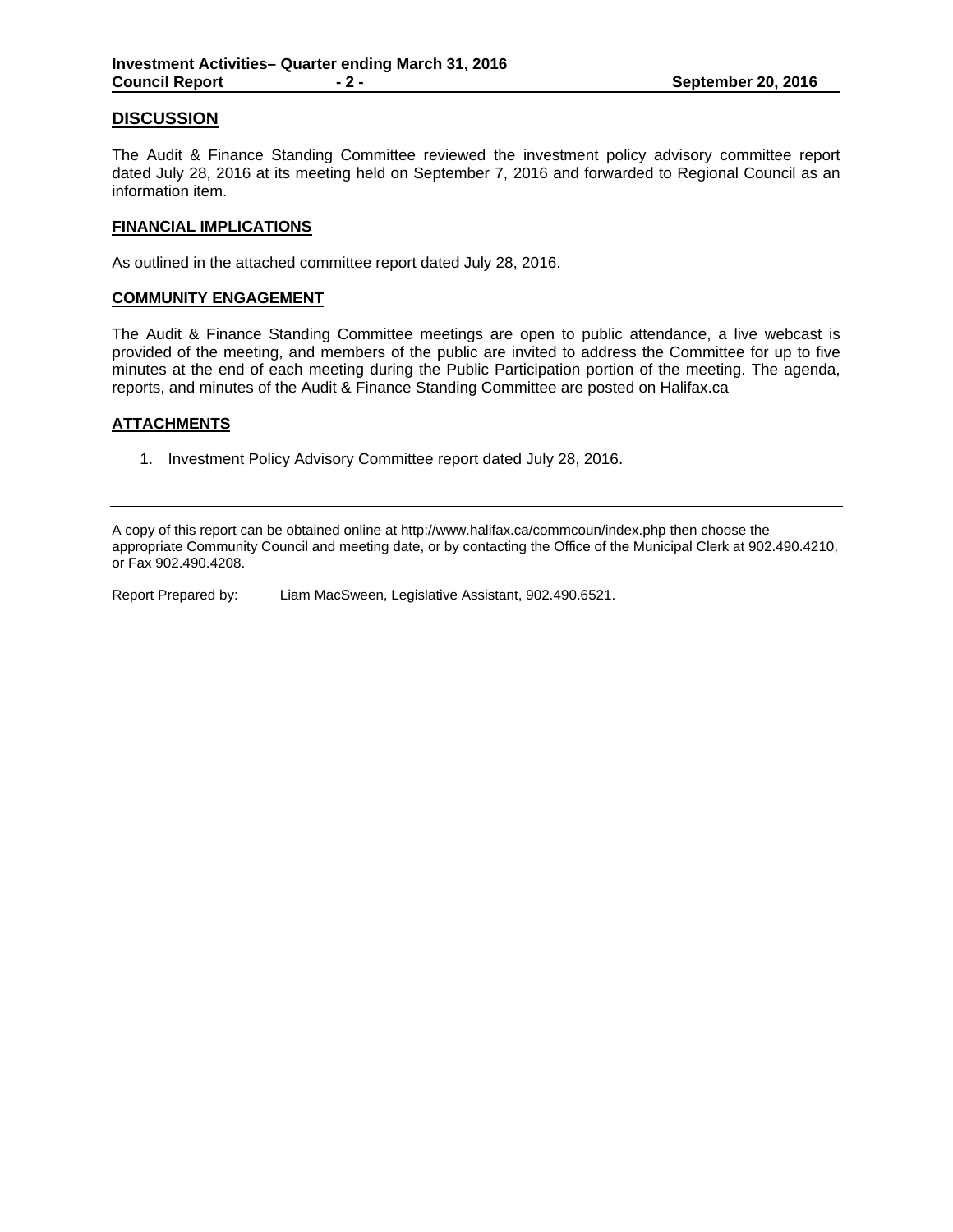

P0 Box 1749 Halifax, Nova Scotia B3J 3A5 Canada

# **Attachment 1**

# Item No.12.2.1

# Audit and Finance Standing Committee September 7, 2016

| <b>SUBJECT:</b>      | Investment Policy Advisory Committee Report - Quarter ending March 31,<br>2016                  |
|----------------------|-------------------------------------------------------------------------------------------------|
|                      |                                                                                                 |
| DATE:                | July 28, 2016                                                                                   |
|                      | Renée Towns, Co-Chair Investment Policy Advisory Committee                                      |
|                      | <b>Original Signed</b>                                                                          |
| <b>SUBMITTED BY:</b> | <b>Original Signed</b><br>Councillor Steve Craig, Co-Chair Investment Policy Advisory Committee |
| TO:                  | Councillor Linda Mosher, Chair and Members of Audit and Finance Standing<br>Commun -            |

#### **ORIGIN**

The Halifax Regional Municipality Investment Policy requires that the Investment Policy Advisory Committee report to Council on compliance by staff with the Investment,  $G^{\dagger}$  , sctives of the Investment Policy not less frequently than quarterly.

# LEGISLATIVE AUTHORITY

Section 121(1) of the HRM Charter requires that funds be invested pursuant to an Investment Policy adopted by Council and approved by the Minister of Service Nova Scotia and Municipal Relations or invested pursuant to the

#### **RECOMMENDATION**

It is recommended that the Audit and Finance Standing Committee forward this report to Halifax Regional Council as an information item.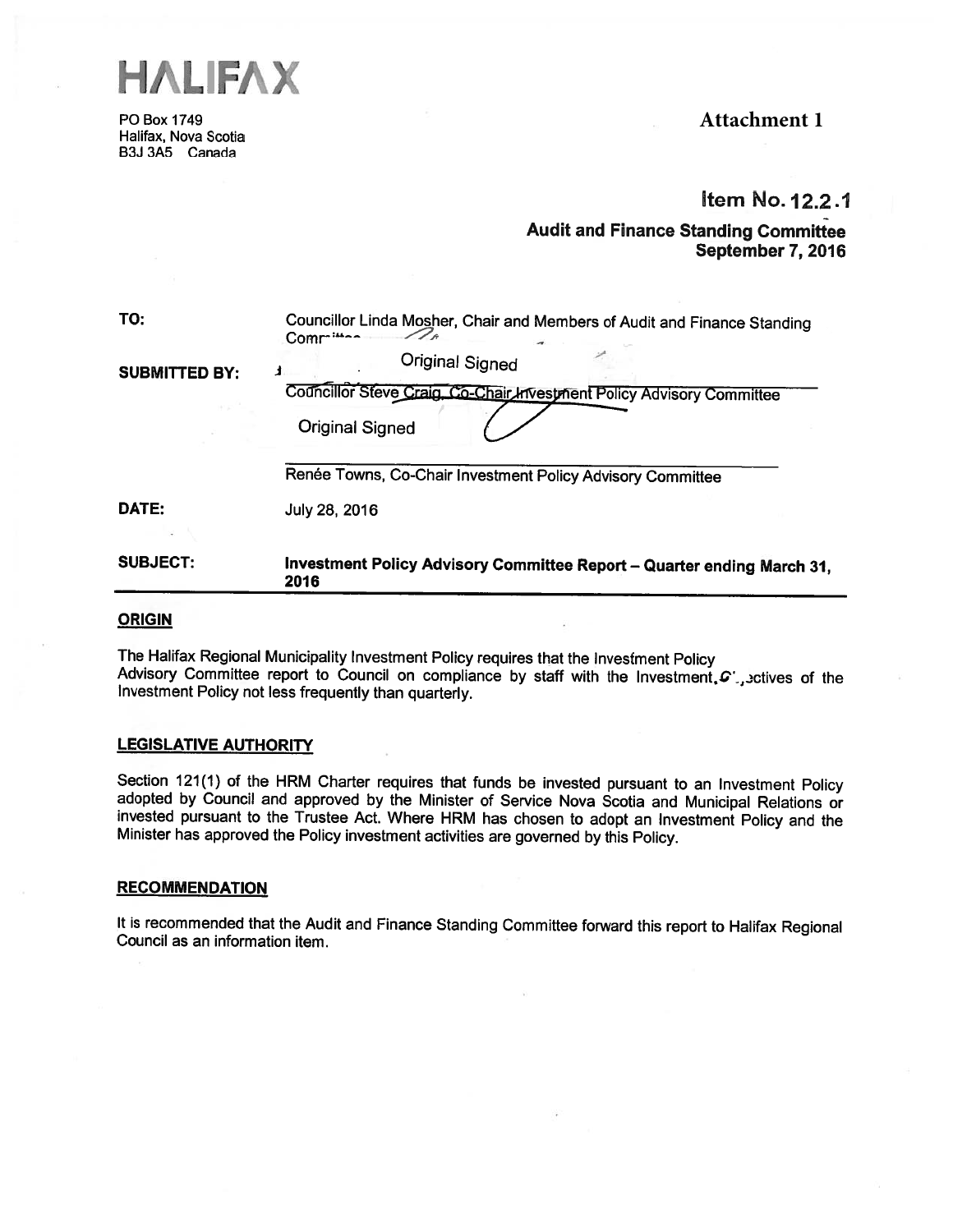# BACKGROUND

The Halifax Regional Municipality Investment Policy (the Policy) was adopted by Council April 23, <sup>2002</sup> and was approve<sup>d</sup> by the Minister of Service Nova Scotia and Municipal Relations (the Minister) on May 14, 2002. Amendments to the Policy, as recommended by the Investment Policy Advisory Committee (the Committee) were approve<sup>d</sup> by Council and the Minister in 2005, 2007, 2008, 2010, early <sup>2012</sup> and early 2014. Reviews of the Policy by the Committee in 2012, <sup>2014</sup> and <sup>2015</sup> did not result in any recommended changes.

The next Policy review is scheduled for September <sup>2016</sup> and will include an evaluation of best practices implemented at other municipalities for the Committee's consideration.

The mandate of the Committee is to recommend an investment policy to Council as well as provide ongoing monitoring of investment activities. Following adoption and approva<sup>l</sup> of the Policy, the activities of the Committee have shifted to the monitoring role as well as annual reviews of the Policy.

#### **DISCUSSION**

The Investment Policy Advisory Committee is <sup>p</sup>leased to provide this repor<sup>t</sup> under the provisions of the Policy. The primary focus of this repor<sup>t</sup> will be to repor<sup>t</sup> on compliance with the objectives of the Policy.

The three objectives and three strategies of the Policy, stated in order of priority of importance, are as follows:

Objective:

- 1. Preservation of Capital
- 2. Liquidity
- 3. Competitive Return on Investments

Strategies:

- 4. Diversification of Investment Portfolio
- 5. Regular Review of Performance
- 6. Risk Management Approach

Copies of the Sector Weight schedules recommended under the Policy are attached.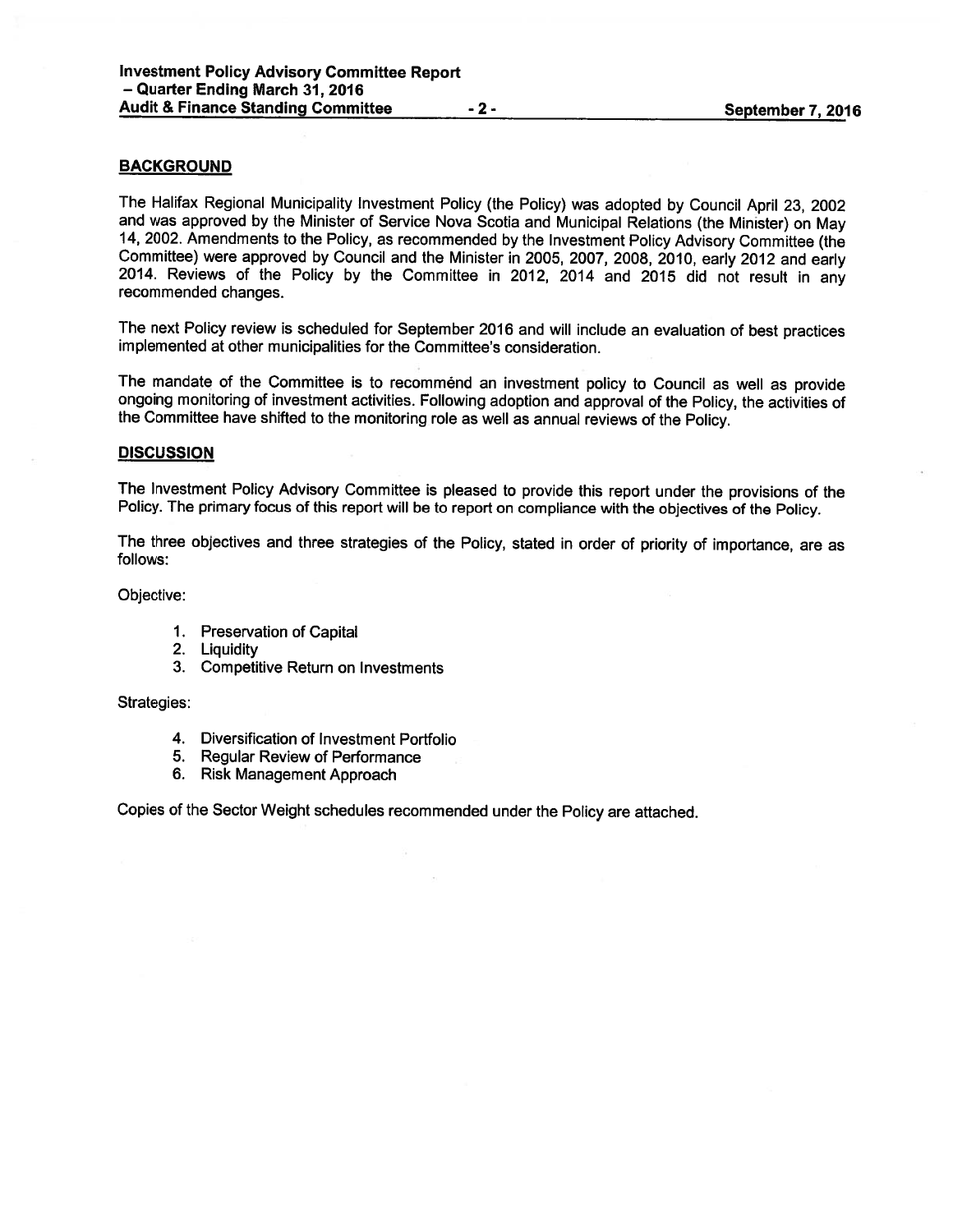The Committee has reviewed the information provided by staff in the Treasurer's report to the Committee for the Quarter ending March 31, <sup>2016</sup> and accepts the report and the findings contained in the report that the investment activities reported are in compliance with the Policy.

There were <sup>a</sup> number of instances where the sector weight guidelines were exceeded on <sup>a</sup> temporary basis and are discussed below.

| <b>Date</b>       | Overage                                                                          | <b>Overage as % of Total Portfolio</b>             |
|-------------------|----------------------------------------------------------------------------------|----------------------------------------------------|
| <b>Jan 18</b>     | Financial Institutions were over by \$1,020,109 and BNS<br>by \$2,558,441        | Financial Institutions: 0.23%<br><b>BNS: 0.58%</b> |
| Jan 19            | Financial Institutions were over by \$1,016,436 and BNS<br>by \$901,829          | Financial Institutions: 0.23%<br><b>BNS: 0.20%</b> |
| Feb 26            | BNS was over by \$13,596,335                                                     | 3.66%                                              |
| Feb <sub>29</sub> | BNS was over by \$4,962,236                                                      | 1.33%                                              |
| Mar 1             | BNS was over by \$3,985,122                                                      | 1.08%                                              |
| Mar 2             | BNS was over by \$4,945,044                                                      | 1.39%                                              |
| Mar <sub>3</sub>  | BNS was over by \$6,139,082                                                      | 1.77%                                              |
| Mar 4             | Financial Institutions were over by \$307,383 and BNS<br>was over by \$6,693,076 | Financial Institutions: 0.09%<br><b>BNS: 1.98%</b> |
| Mar 7             | BNS was over by \$4,727,558                                                      | 1.39%                                              |

### FINANCIAL IMPLICATIONS

N/A

# RISK CONSIDERATION

There are no significant risks associated with the recommendations in this Report.

#### COMMUNITY ENGAGEMENT

Investment activities are reported quarterly to the Investment Policy Advisory Committee. The majority of members of this Committee (4 of 6) are volunteers from the general public. The Committee reports to Audit and Financ recommendations for any changes considered appropriate.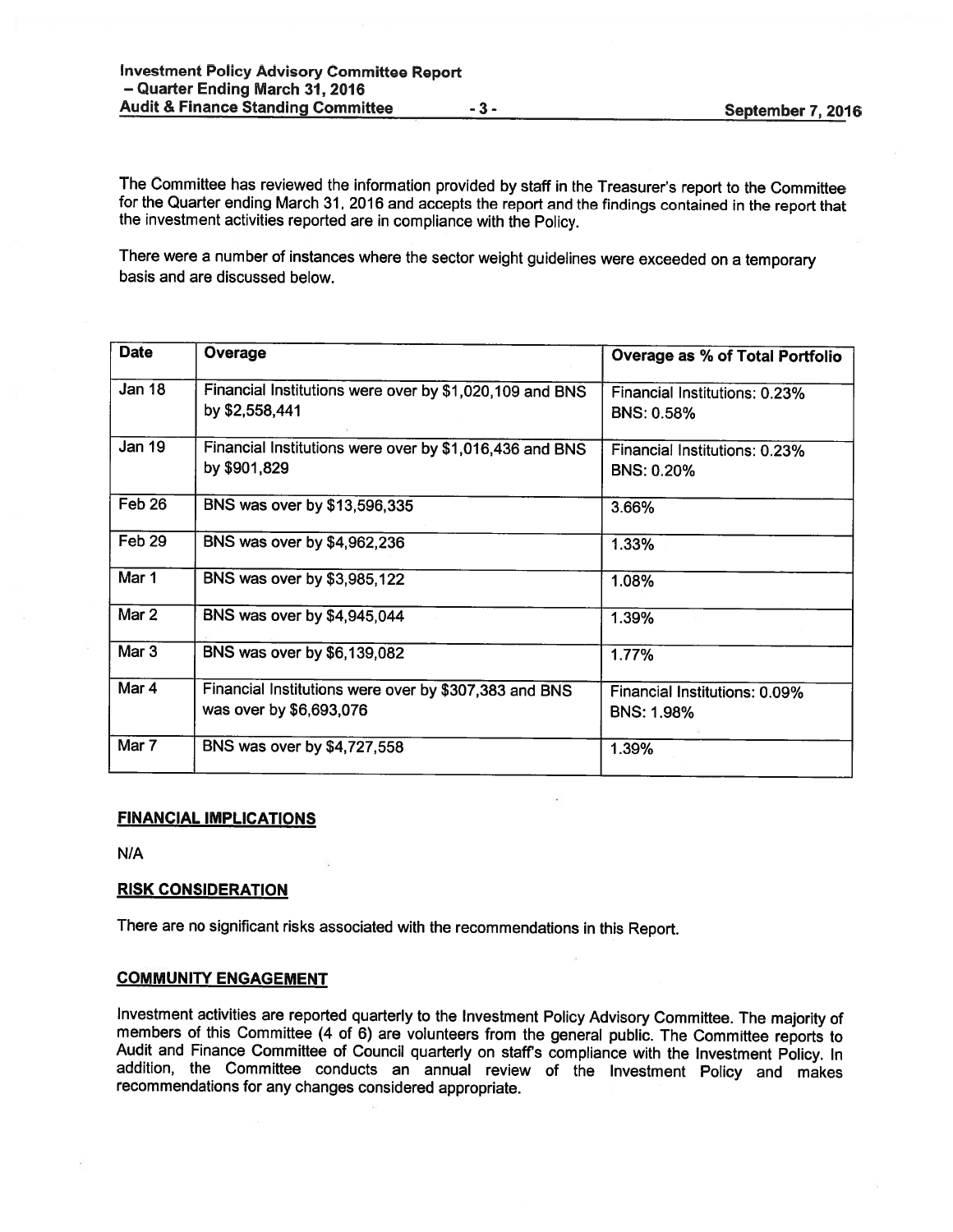# ENVIRONMENTAL IMPLICATIONS

N/A

### **ALTERNATIVES**

N/A

# **ATTACHMENTS**

Sector Weight Schedules @ March 31, <sup>2016</sup> (Schedules A,B,C,D & E)

<sup>A</sup> copy of this repor<sup>t</sup> can be obtained online at http://www.halifax.ca/commcoun/cchtml then choose the appropriate Community Council and meeting date, or by contacting the Office of the Municipal Clerk at 490-4210, or Fax 490- 4208.

Report Prepared by: Renée Towns, Deputy Treasurer, Co-Chair, Investment Policy Advisory Committee, 293-7983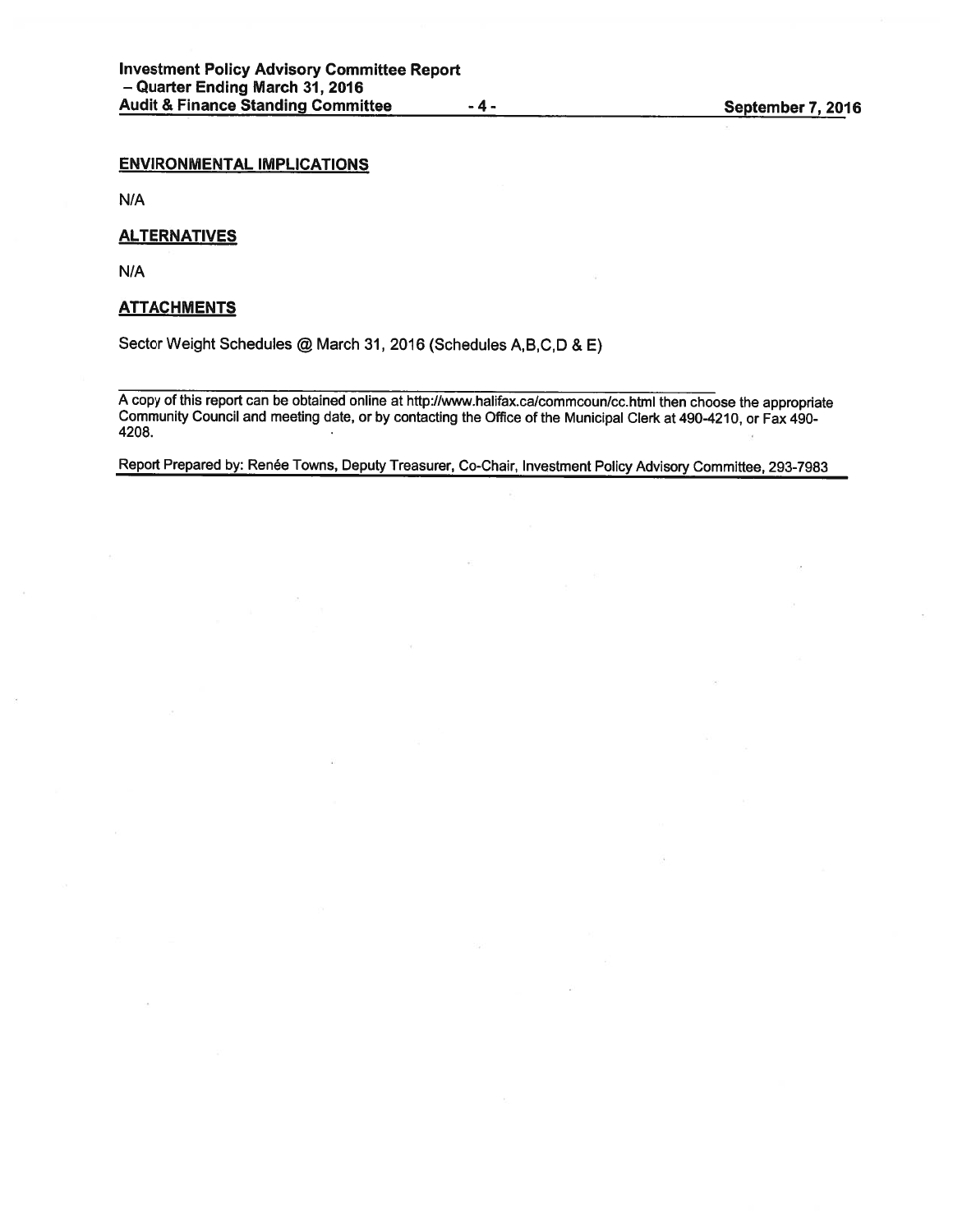| <b>Total Portfolio</b><br>Sector Weights @ March 31, 2016                             |                                                     |                               |           |                           |             |                           |            |
|---------------------------------------------------------------------------------------|-----------------------------------------------------|-------------------------------|-----------|---------------------------|-------------|---------------------------|------------|
|                                                                                       |                                                     |                               |           |                           |             | <b>SCHEDULE A</b>         |            |
|                                                                                       |                                                     | Cumulative<br>Amount Invested |           |                           |             |                           |            |
|                                                                                       | <b>Category Status</b>                              | @ Book Value                  | ℁         | Guideline Limit           | ℁           | <b>Limit Available</b>    | ℁          |
| <b>CASH &amp; EQUIVALENTS</b>                                                         |                                                     |                               |           |                           |             |                           |            |
| <b>Federal Government &amp; its Guarantees</b>                                        | Open                                                | $\Omega$                      | 0%        | 329,813,738 100%          |             | 328,811,695               | 100%       |
| <b>Federal Government</b><br><b>Business Development Bank</b>                         | Open<br>Open                                        | 0<br>0                        | 0%<br>0%  |                           |             |                           |            |
| Canada Mortgage & Housing Corp.                                                       | Open                                                | 0                             | 0%        |                           |             |                           |            |
| Canadian Wheat Board<br><b>Export Development Canada</b>                              | Open<br>Open                                        | 0                             | 0%        |                           |             |                           |            |
| Farm Credit Corp                                                                      | Open                                                | 0                             | 0%        |                           |             |                           |            |
| Provincial Governments & their Guarantees                                             | <b>R-1 Mid or Greater</b>                           | 148,078,009                   | 45%       | 329,813,738 100%          |             | 181,735,729               | 55%        |
| Total Alberta (R-1 High)<br>Alberta (R-1 High)                                        | Open<br>Open                                        | 12,859,556<br>11,983,340      | 4%        | 82,453,434                | 25%         | 58,670,332                | 18%        |
| Alberta Capital Finance Authority (R-1 High)                                          | Open                                                | 676,216                       |           |                           |             |                           |            |
| Alberta Treasury Branches (R-1 High)<br>British Columbia (R-1 High)                   | Open<br>Open                                        | o<br>20,944,560               | 6%        | 82,453,434                | 25%         | 59,393,360                | 18%        |
| Manitoba (R-1 Mid)<br>New Brunswick (R-1 Mid)                                         | Open                                                | 5,385,439                     | 2%        | 82,453,434                | 25%         | 77,067,996                | 23%        |
| Nova Scotia (R-1 Mid)                                                                 | Open<br>Open                                        | 11,981,280<br>o               | 4%<br>0%  | 82,453,434<br>82,453,434  | 25%<br>25%  | 70,472,154<br>82,453,434  | 21%<br>25% |
| Ontario (R-1 Mid)<br>Quebec (R-1 Mid)                                                 | Open<br>Open                                        | 57,850,100<br>27,088,714      | 18%<br>8% | 82,453,434                | 25%         | 24,603,334                | 7%         |
| Quebec                                                                                |                                                     | 22,112,084                    |           | 82,453,434                | 25%         | 55,364,720                | 17%        |
| <b>Financement Quebec</b><br><b>Hydro Quebec</b>                                      |                                                     | o<br>4,976,630                |           |                           |             |                           |            |
| Saskatchewan (R-1 High)                                                               | Open                                                | 11,968,360                    | 4%        | 82,453,434                | 25%         | 70,485,074                | 21%        |
| Municipal Governments & their Guarantees*                                             | <b>R-1 Mid or Greater</b>                           | 0                             | 0%        | 82,453,434                | 25%         | 82,453,434                | 25%        |
| Calgary (R-1 High)                                                                    | Open                                                |                               |           | 32,981,374                | 10%         | 32,981,374                | 10%        |
| Financial Institutions & their Guarantees /Corporations                               |                                                     | 167,688,215                   | 51%       | 164,906,869               | 50%         | $-2,781,346$              | $-1%$      |
|                                                                                       | <b>BA's Schedule A</b><br><b>Canadian Banks R-1</b> |                               |           |                           |             |                           |            |
| Tier 1 - Financial Institutions & their Guarantees                                    | Mid                                                 | 151,870,465                   | 46%       | 164,906,869               | 50%         | 13,036,404                | 4%         |
| Bank of Montreal (R-1 High)<br><b>BMO - Instruments</b>                               | Open                                                | 31,644,398                    | 10%       | 32,981,374                | 10%         | 1,336,976                 | 0%         |
| <b>BMO - Account</b><br>Bank of Nova Scotia (R-1 High)                                |                                                     | 31,644,398                    |           |                           |             |                           |            |
| Bank of Nova Scotia Effective Cash                                                    | Open                                                | 35,715,164<br>15,715,164      | 11%       | 32,981,374                | 10%         | $-2,733,791$              | $-1%$      |
| Bank of Nova Scotia - Notice Account<br>Canadian Imperial Bank of Commerce (R-1 High) | Open                                                | 20,000,000<br>31,645,945      | 10%       |                           |             |                           |            |
| CIBC - Instuments                                                                     |                                                     | o                             |           | 32,981,374                | 10%         | 1,335,429                 | 0%         |
| CIBC - Account<br>Royal Bank (R-1 High)                                               | Open                                                | 31,645,945<br>26,864,958      | 6%        | 32,981,374                | 10%         | 6,116,416                 | 2%         |
| RBC - Instuments                                                                      |                                                     | o                             |           |                           |             |                           |            |
| RBC - Account<br>Toronto Dominion (R-1 High)                                          | Open                                                | 26,864,958<br>26,000,000      | 8%        | 32,981,374                | 10%         | 6,981,374                 | 2%         |
| TD - Instuments<br>TD - Account                                                       |                                                     | 0<br>26,000,000               |           |                           |             |                           |            |
|                                                                                       |                                                     |                               |           |                           |             |                           |            |
| Tier 2 - Financial Institutions & Corporations<br>National Bank of Canada (R-1 Mid)   | R-1 Mid/High***<br>Open                             | 15,817,750<br>15,817,750      | 5%<br>5%  | 82,453,434<br>16,490,687  | 25%<br>5%   | 66,635,685                | 20%<br>0%  |
| <b>OMERS Realty Corporation (R-1 High)</b>                                            | Open                                                | 0                             | 0%        | 16,490,687                | 5%          | 672,937<br>16,490,687     | 5%         |
| CDP Financial Inc (R-1 High)<br>Desjardins Total                                      | Open                                                | 0<br>0                        | 0%<br>0%  | 16,490,687<br>16,490,687  | 5%<br>5%    | 16,490,687<br>16,490,687  | 5%<br>5%   |
| Desjardins Group (R-1 High)<br>Caisse Centale Desjardins (R-1 High)                   | Open<br>Open                                        | 0<br>0                        |           |                           |             |                           |            |
|                                                                                       |                                                     |                               |           |                           |             |                           |            |
| <b>Total Cash and Equivalents</b>                                                     |                                                     | 315,766,223                   | 96%       |                           |             |                           |            |
| <b>Federal Government &amp; its Guarantees</b><br><b>Money Market</b>                 |                                                     |                               |           |                           |             |                           |            |
| Reserves - Bond Pool                                                                  |                                                     | 0<br>1,002,043                | 0%<br>0%  | 32,499,090<br>163,944,195 | 20%<br>100% | 32,499,090<br>102,942,152 | 20%<br>99% |
| Canada Mortgage & Housing Corp.                                                       |                                                     | 1,002,043                     | 0%        | 163,944,195 100%          |             | 162,942,152               | 99%        |
| <b>Provincial Government &amp; their Guarantees</b>                                   |                                                     | 13.039.061                    | 4%        | 32,499.090 20%            |             | 19,460,029                | 12%        |
| Money Market<br>Alberta                                                               |                                                     | 1,999,338<br>1,999,338        | 4%<br>3%  | 32,499,090<br>16,249,545  | 20%<br>10%  | 10,749,974                | 7%         |
| Alberta                                                                               |                                                     | 1,999,338                     |           |                           |             | 5,325,999                 | 3%         |
| Alberta Capital Finance Authority<br>Alberta Treasury Branches                        |                                                     | 0                             |           |                           |             |                           |            |
| <b>British Columbia</b><br>Manitoba                                                   |                                                     | 0                             | 1%        | 16,249,545                | 10%         | 14,134,031                | 9%         |
| New Brunswick                                                                         |                                                     | 0<br>0                        | 0%<br>0%  | 16,249,545<br>16,249,545  | 10%<br>10%  | 16,249,545<br>16,249,545  | 10%<br>10% |
| Nova Scotia<br>Ontario                                                                |                                                     | 0<br>$\bf{0}$                 | 0%<br>0%  | 16,249,545<br>16,249,545  | 10%         | 16,249,545                | 10%        |
| Quebec                                                                                |                                                     | 0                             | 0%        | 16,249,545                | 10%<br>10%  | 16,249,545<br>16,249,545  | 10%<br>10% |
| Quebec<br><b>Financement Quebec</b>                                                   |                                                     | 0<br>0                        |           |                           |             |                           |            |
| <b>Hydro Quebec</b>                                                                   |                                                     |                               |           |                           |             |                           |            |
| Saskatewan                                                                            |                                                     | 0                             | 0%        | 16,249,545                | 10%         | 16,249,545                | 10%        |
| Bond Pool<br>Alberta                                                                  |                                                     | 11,039,723<br>8,924,208       | 4%<br>3%  | 32,788,839                | 20%         | 19,749,778                | 12%        |
| Alberta                                                                               |                                                     | 7,887,659                     |           | 16,394,420                | 10%         | 5,470,873                 | 3%         |
| Alberta Capital Finance Authority<br>Alberta Treasury Branches                        |                                                     | 1,036,549                     |           |                           |             |                           |            |
| British Columbia<br>Manitoba                                                          |                                                     | 2,115,514                     | 1%        | 16,394,420                | 10%         | 14,278,905                | 9%         |
| New Brunswick                                                                         |                                                     | ٥<br>0                        | 0%<br>0%  | 16,394,420<br>16,394,420  | 10%<br>10%  | 16,394,420<br>16,394,420  | 10%<br>10% |
| <b>Nova Scotia</b><br>Ontario                                                         |                                                     | 0                             |           |                           |             |                           |            |
| Quebec                                                                                |                                                     | 0                             | 0%<br>0%  | 16,394,420<br>16,394,420  | 10%<br>10%  | 16,394,420<br>16,394,420  | 10%<br>10% |
| Quebec<br><b>Financement Quebec</b>                                                   |                                                     | 0<br>0                        | 0%<br>0%  | 16,394,420<br>16,394,420  | 10%<br>10%  | 16,394,420<br>16,394,420  | 10%<br>10% |
| <b>Hydro Quebec</b><br>Saskatewan                                                     |                                                     | 0                             | 0%        | 16,394,420                | 10%         | 16,394,420                | 10%        |
| <b>Total Fixed</b>                                                                    |                                                     | 0<br>14,041,104               | 0%<br>4%  | 16,394,420<br>32,788,839  | 10%<br>20%  | 16,394,420<br>18,747,735  | 10%<br>11% |
| <b>Equities</b>                                                                       |                                                     |                               |           |                           |             |                           |            |
| <b>Bank of Montreal</b>                                                               |                                                     | 6,410                         |           |                           |             |                           |            |
| <b>Total Equities</b>                                                                 |                                                     | 6,410                         |           |                           |             |                           |            |
| <b>Total Investments</b>                                                              |                                                     | 329,813,738                   |           |                           |             |                           |            |
| Interest Bearing Bank Accounts - O/S Cheque Coverage                                  |                                                     | 13,540,546                    |           |                           |             |                           |            |
| <b>Total Investments and O/S Cheques Coverage</b>                                     |                                                     | 343 354 284                   |           |                           |             |                           |            |

ò.

s.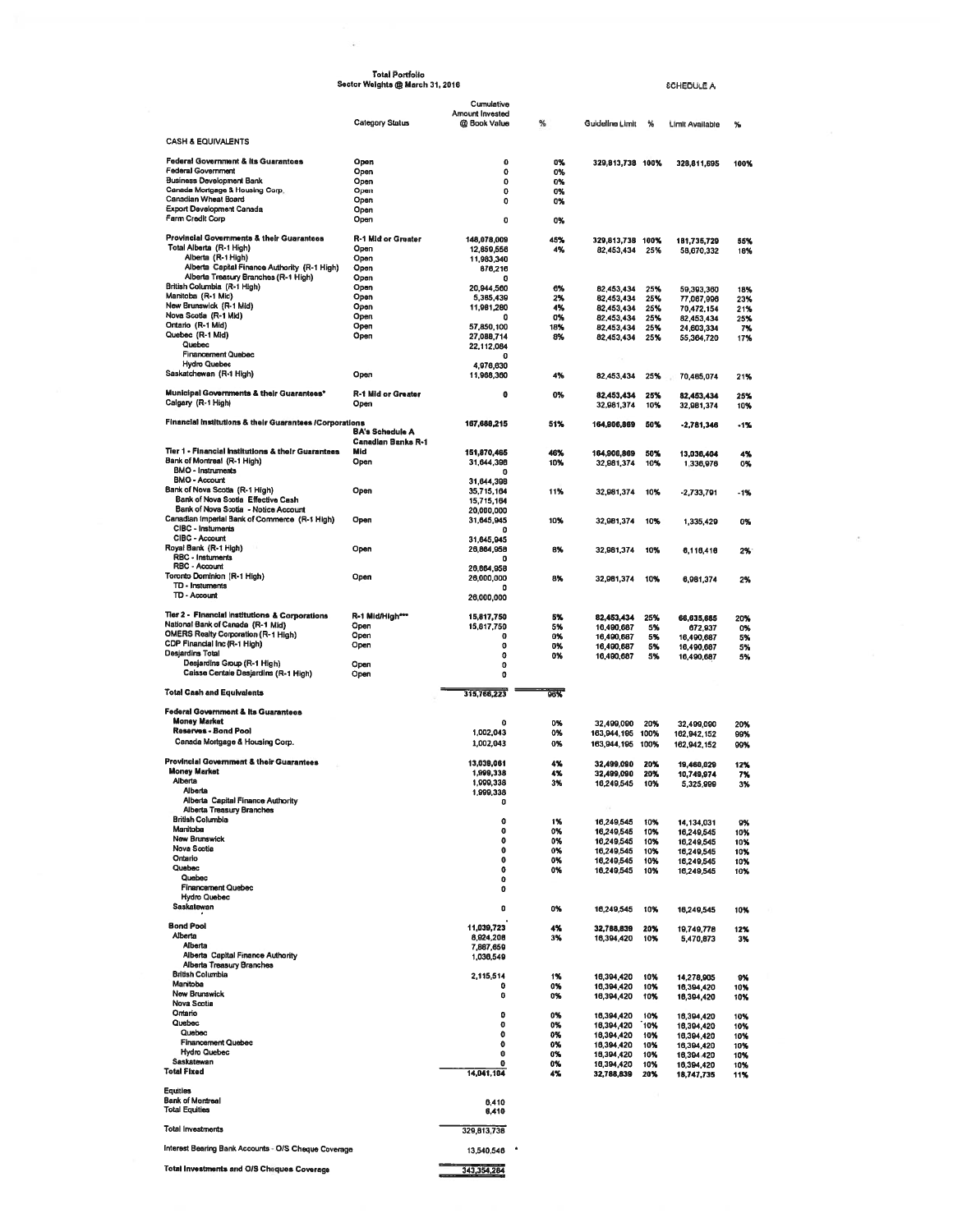# Operating Funds<br>Sector Weights @ March 31, 2016

SCHEDULE B

 $\bar{\alpha}$ 

Ŵ

|                                                                                 |                                                     | Cumulative<br>Amount Invested |           |                                    |            |                          |                   |
|---------------------------------------------------------------------------------|-----------------------------------------------------|-------------------------------|-----------|------------------------------------|------------|--------------------------|-------------------|
|                                                                                 | <b>Category Status</b>                              | @ Book Value                  | %         | Guideline Limit                    | %          | Limit Available          | $\boldsymbol{\%}$ |
| <b>CASH &amp; EQUIVALENTS</b>                                                   |                                                     |                               |           |                                    |            |                          |                   |
| <b>Federal Government &amp; its Guarantees</b>                                  | Open                                                | $\mathbf 0$                   | 0%        | 130,114,648 100%                   |            | 130,114,648              | 100%              |
| <b>Federal Government</b><br><b>Business Development Bank</b>                   | Open<br>Open                                        | 0                             | 0%        |                                    |            |                          |                   |
| Canada Mortgage & Housing Corp.                                                 | Open                                                | 0<br>0                        | 0%<br>0%  |                                    |            |                          |                   |
| Canadian Wheat Board                                                            | Open                                                | 0                             | 0%        |                                    |            |                          |                   |
| <b>Export Development Canada</b><br>Farm Credit Corp                            | Open                                                | 0<br>o                        |           |                                    |            |                          |                   |
|                                                                                 | Open                                                |                               | 0%        |                                    |            |                          |                   |
| Provincial Governments & their Guarantees<br>Total Alberta (R-1 High)           | <b>R-1 Mid or Greater</b><br>Open                   | 60,633,122<br>5,265,569       | 47%<br>4% | 130,114,648 100%<br>32,528,662 25% |            | 69,481,526               | 53%<br>20%        |
| Alberta (R-1 High)                                                              | Open                                                | 4,906,787                     |           |                                    |            | 26,444,429               |                   |
| Alberta Capital Finance Authority (R-1 High)                                    | Open                                                | 358,782                       | 0%        |                                    |            |                          |                   |
| Alberta Treasury Branches (R-1 High)<br>British Columbia (R-1 High)             | Open                                                | o                             | 0%        |                                    |            |                          |                   |
| Manitoba (R-1 Mid)                                                              | Open<br>Open                                        | 8,576,115<br>2,205,162        | 7%<br>2%  | 32.528.662<br>32,528,662           | 25%<br>25% | 23,952,547<br>30,323,500 | 18%<br>23%        |
| New Brunswick (R-1 Mid)                                                         | Open                                                | 4,905,944                     | 4%        | 32,528,662                         | 25%        | 27,622,718               | 21%               |
| Nova Scotia (R-1 Mid)                                                           | Open                                                | o                             | 0%        | 32,528,662                         | 25%        | 32,528,662               | 25%               |
| Ontario (R-1 Mid)<br>Quebec (R-1 Mid)                                           | Open<br>Open                                        | 23,687,732<br>11,091,946      | 18%<br>9% | 32,528,662<br>32,528,662           | 25%<br>25% | 8,840,930                | 7%<br>16%         |
| Quebec                                                                          |                                                     | 9,054,178                     |           |                                    |            | 21,436,716               |                   |
| <b>Financement Quebec</b>                                                       |                                                     | $\mathbf o$                   |           |                                    |            |                          |                   |
| <b>Hydro Quebec</b><br>Saskatchewan (R-1 High)                                  | Open                                                | 2,037,768<br>4,900,654        | 4%        | 32,528,662                         | 25%        | 27,628,008               | 21%               |
| Municipal Governments & their Guarantees*                                       | R-1 Mid or Greater                                  | o                             |           |                                    |            |                          |                   |
| Calgary (R-1 High)                                                              | Open                                                |                               |           | 32,528,662<br>13,011,465           | 25%<br>10% | 32,528,662<br>13,011,465 | 25%<br>10%        |
| Financial Institutions & their Guarantees /Corporations                         |                                                     | 68,662,862                    | 53%       | 65,057,324                         | 50%        | -3,605,538               | -3%               |
|                                                                                 | <b>BA's Schedule A</b><br><b>Canadian Banks R-1</b> |                               |           |                                    |            |                          |                   |
| Tier 1 - Financial Institutions & their Guarantees                              | Mid                                                 | 62,166,009                    | 48%       | 65,057,324                         | 50%        | 2,871,315                | 2%                |
| Bank of Montreal (R-1 High)                                                     | Open                                                | 12,957,350                    | 10%       | 13,011,465                         | 10%        | 54,115                   | 0%                |
| <b>BMO - Instruments</b><br><b>BMO - Account</b>                                |                                                     |                               |           |                                    |            |                          |                   |
| Bank of Nova Scotia (R-1 High)                                                  | Open                                                | 12,957,350<br>14,624,197      | 11%       |                                    |            |                          |                   |
| Bank of Nova Scotia Effective Cash                                              |                                                     | 6,434,848                     |           | 13,011,465                         | 10%        | $-1,612,732$             | $-1%$             |
| Bank of Nova Scotia - Notice Account                                            |                                                     | 8,189,349                     |           |                                    |            |                          |                   |
| Canadian Imperial Bank of Commerce (R-1 High)<br>CIBC - Instuments              | Open                                                | 12,957,984<br>o               | 10%       | 13,011,465                         | 10%        | 53,481                   | 0%                |
| CIBC - Account                                                                  |                                                     | 12,957,984                    |           |                                    |            |                          |                   |
| Royal Bank (R-1 High)                                                           | Open                                                | 11,000,325                    | 8%        | 13,011,465                         | 10%        | 2,011,139                | 2%                |
| RBC - Instuments<br>RBC - Account                                               |                                                     | o                             |           |                                    |            |                          |                   |
| Toronto Dominion (R-1 High)                                                     | Open                                                | 11,000,325<br>10,646,153      | 8%        | 13,011.465                         | 10%        | 2,365,312                | 2%                |
| TD - Instuments                                                                 |                                                     | 0                             |           |                                    |            |                          |                   |
| TD - Account                                                                    |                                                     | 10,646,153                    |           |                                    |            |                          |                   |
| Tier 2 - Financial Institutions & Corporations                                  | R-1 Mid/High***                                     | 6,476,853                     | 5%        | 32,528,662                         | 25%        | 26,051,809               | 20%               |
| National Bank of Canada (R-1 Mid)<br><b>OMERS Realty Corporation (R-1 High)</b> | Open                                                | 6,476,853                     | 5%        | 6,505,732                          | 5%         | 28,879                   | 0%                |
| CDP Financial Inc (R-1 High)                                                    | Open<br>Open                                        | 0<br>0                        | 0%<br>0%  | 6,505,732<br>6,505,732             | 5%<br>5%   | 6,505,732<br>6,505,732   | 5%<br>5%          |
| <b>Desjardins Total</b>                                                         |                                                     | 0                             | 0%        | 6,505,732                          | 5%         | 6,505,732                | 5%                |
| Desjardins Group (R-1 High)<br>Caisse Centale Desjardins (R-1 High)             | Ореп<br>Open                                        | 0<br>0                        |           |                                    |            |                          |                   |
| <b>Total Investments</b>                                                        |                                                     | 129,295,984                   | 99%       |                                    |            |                          |                   |
|                                                                                 |                                                     |                               |           |                                    |            |                          |                   |
| <b>Federal Government &amp; its Guarantees</b><br><b>Money Market</b>           |                                                     | 0                             | 0%        | 26,022,930                         | 20%        | 26,022,930               | 20%               |
| <b>Reserves - Bond Pool</b><br>Canada Mortgage & Housing Corp.                  |                                                     | 0<br>0                        | 0%        | 26,022,930 100%                    |            | 26,022,930               | 20%               |
|                                                                                 |                                                     |                               |           |                                    |            |                          |                   |
| <b>Provincial Government &amp; their Guarantees</b><br><b>Money Market</b>      |                                                     | 818,664                       | 1%        | 26,022,930                         | 20%        | 25,204,266               | 19%               |
| <b>Alherta</b>                                                                  |                                                     | 818,664                       | 1%        | 26,022,930                         | 20%        | 25,204,266               | 19%               |
| <b>Alberta</b>                                                                  |                                                     | 818,664<br>818,664            | 1%        | 13,011,465                         | 10%        | 12,192,801               |                   |
| Alberta Capital Finance Authority                                               |                                                     | o                             |           |                                    |            |                          |                   |
| <b>Alberta Treasury Branches</b><br><b>British Columbia</b>                     |                                                     |                               |           |                                    |            |                          |                   |
| Manitoba                                                                        |                                                     | 0<br>0                        | 0%<br>0%  | 13,011,465<br>13,011,465           | 10%<br>10% | 13,011,465<br>13,011,465 | 10%<br>10%        |
| New Bruswick                                                                    |                                                     | 0                             | 0%        | 13,011,465                         | 10%        | 13,011,465               | 10%               |
| <b>Nova Scotia</b>                                                              |                                                     | 0                             | 0%        | 13,011,465                         | 10%        | 13,011,465               | 10%               |
| Ontario<br>Quebec                                                               |                                                     | 0                             | 0%        | 13,011,465                         | 10%        | 13,011,465               | 10%               |
| Quebec                                                                          |                                                     | 0<br>0                        | 0%        | 13,011,465                         | 10%        | 13,011,465               | 10%               |
| <b>Financement Quebec</b>                                                       |                                                     | 0                             |           |                                    |            |                          |                   |
| <b>Hydro Quebec</b><br>Saskatewan                                               |                                                     |                               |           |                                    |            |                          |                   |
|                                                                                 |                                                     | 0                             | 0%        | 13,011,465                         | 10%        | 13,011,465               | 10%               |
| <b>Bond Pool</b><br>Alberta                                                     |                                                     | ٥                             | 1%        | 26,022,930                         | 20%        | 25,204,266               | 19%               |
| Alberta                                                                         |                                                     | 0<br>0                        | 1%        | 13,011,465                         | 10%        | 12,192,801               | 9%                |
| Alberta Capital Finance Authority                                               |                                                     | 0                             |           |                                    |            |                          |                   |
| <b>Alberta Treasury Branches</b>                                                |                                                     | 0                             |           |                                    |            |                          |                   |
| <b>British Columbia</b><br>Manitoba                                             |                                                     | 0                             | 0%        | 13,011,465                         | 10%        | 13,011,465               | 10%               |
| <b>New Bruswick</b>                                                             |                                                     | 0<br>0                        | 0%<br>0%  | 13,011,465<br>13,011,465           | 10%<br>10% | 13,011,465<br>13,011,465 | 10%<br>10%        |
| <b>Nova Scotia</b>                                                              |                                                     | 0                             | 0%        | 13,011,465                         | 10%        | 13,011,465               | 10%               |
| Ontario                                                                         |                                                     | 0                             | 0%        | 13,011,465                         | 10%        | 13,011,465               | 10%               |
| Quebec<br>Quebec                                                                |                                                     | 0                             | 0%        | 13,011,465                         | 10%        | 13 011,465               | 10%               |
| <b>Financement Quebec</b>                                                       |                                                     | 0<br>0                        |           |                                    |            |                          |                   |
| <b>Hydro Quebec</b>                                                             |                                                     |                               |           |                                    |            |                          |                   |
| Saskatewan<br><b>Total Fixed</b>                                                |                                                     | 0                             | 0%        | 13,011,465                         | 10%        | 13,011,465               | 10%               |
|                                                                                 |                                                     | 818,664                       | 1%        | 26,022,930                         | 20%        | 25,204,266               | 19%               |
| <b>Total Investments</b>                                                        |                                                     | 130,114,648                   |           |                                    |            |                          |                   |
| Interest Bearing Bank Accounts - O/S Cheque Coverage                            |                                                     | 13,540,546                    |           |                                    |            |                          |                   |
| <b>Total Investments and O/S Cheques Coverage</b>                               |                                                     | 143,655,194                   |           |                                    |            |                          |                   |
|                                                                                 |                                                     |                               |           |                                    |            |                          |                   |

 $\sim$   $^{-1}$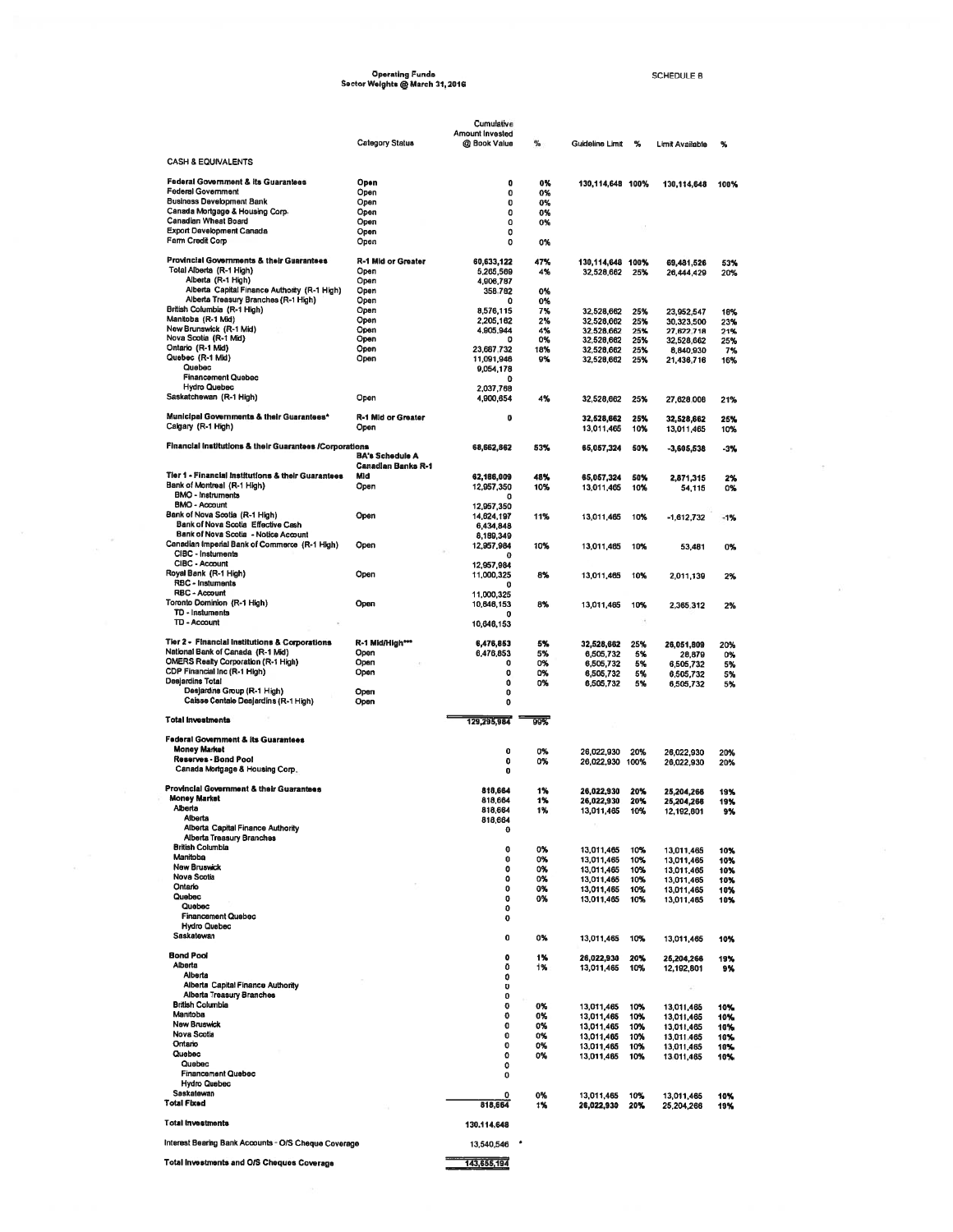# Capital Funds<br>Sector Weights @ March 31, 2016

SCHEDULE C

|                                                                                 | <b>Category Status</b>                              | Cumulative<br>Amount Invested<br>@ Book Value | ℁        | Guideline Limit | ℁            | Limit Available | %        |
|---------------------------------------------------------------------------------|-----------------------------------------------------|-----------------------------------------------|----------|-----------------|--------------|-----------------|----------|
| <b>CASH &amp; EQUIVALENTS</b>                                                   |                                                     |                                               |          |                 |              |                 |          |
| <b>Federal Government &amp; its Guarantees</b>                                  | Open                                                | 0                                             | 0%       | 0               | 100%         | 0               | 0%       |
| <b>Federal Government</b>                                                       | Open                                                | 0                                             | 0%       |                 |              |                 |          |
| <b>Business Development Bank</b><br>Canada Mortgage & Housing Corp.             | Open<br>Open                                        | 0<br>o                                        | 0%<br>0% |                 |              |                 |          |
| Canadian Wheat Board                                                            | Open                                                | o                                             | 0%       |                 |              |                 |          |
| <b>Export Development Canada</b><br>Farm Credit Corp                            | Opon<br>Open                                        | o                                             | 0%       |                 |              |                 |          |
| Provincial Governments & their Guarantees                                       | R-1 Mid or Greater                                  | $\mathbf 0$                                   | 0%       | 0               | 100%         | 0               |          |
| Total Alberta (R-1 High)                                                        | Open                                                | 0                                             | 0%       | 0               | 25%          | 0               | 0%<br>0% |
| Alberta (R-1 High)<br>Alberta Capital Finance Authority (R-1 High)              | Open<br>Open                                        | 0<br>o                                        |          |                 |              |                 |          |
| Alberta Treasury Branches (R-1 High)                                            | Ореп                                                | $\Omega$                                      |          |                 |              |                 |          |
| British Columbia (R-1 High)<br>Manitoba (R-1 Mid)                               | Open<br>Open                                        | 0<br>0                                        | 0%<br>0% | 0<br>0          | 25%<br>25%   | 0<br>0          | 0%<br>0% |
| New Brunswick (R-1 Mid)                                                         | Open                                                | $\mathbf{o}$                                  | 0%       | 0               | 25%          | 0               | 0%       |
| Nova Scotia (R-1 Mid)<br>Ontario (R-1 Mid)                                      | Open<br>Open                                        | $\mathbf 0$                                   | 0%<br>0% | 0<br>0          | 25%<br>25%   | 0<br>0          | 0%<br>0% |
| Quebec (R-1 Mid)                                                                | Open                                                | $\mathbf{o}$                                  | 0%       | 0               | 25%          | 0               | 0%       |
| Quebec<br><b>Financement Quebec</b>                                             |                                                     |                                               |          |                 |              |                 |          |
| <b>Hydro Quebec</b><br>Saskatchewan (R-1 High)                                  | Open                                                |                                               | 0%       |                 |              |                 |          |
|                                                                                 |                                                     |                                               |          | 0               | 25%          | ٥               | 0%       |
| Municipal Governments & their Guarantees*<br>Calgary (R-1 High)                 | R-1 Mid or Greater<br>Open                          | ۰                                             |          | 0<br>0          | 25%<br>10%   | O<br>0          | 0%<br>0% |
| Financial Institutions & their Guarantees /Corporations                         |                                                     | o                                             | 0%       | 0               | 50%          | 0               | 0%       |
|                                                                                 | <b>BA's Schedule A</b><br><b>Canadian Banks R-1</b> |                                               |          |                 |              |                 |          |
| Tier 1 - Financial Institutions & their Guarantees                              | Mid                                                 | 0                                             | 0%       | 0               | 50%          | 0               | 0%       |
| Bank of Montreal (R-1 High)<br>BMO - Instruments -                              | Open                                                | $\bf o$<br>0                                  | 0%       | 0               | 10%          | 0               | 0%       |
| <b>BMO - Account</b>                                                            |                                                     | 0                                             |          |                 |              |                 |          |
| Bank of Nova Scotia (R-1 High)<br>Bank of Nova Scotia Effective Cash            | Open                                                | 0<br>0                                        | 0%       | 0               | 10%          | ٥               | 0%       |
| Bank of Nova Scotia - Notice Account                                            |                                                     | o                                             |          |                 |              |                 |          |
| Canadian Imperial Bank of Commerce (R-1 High)<br>CIBC - Instuments              | Open                                                | 0<br>0                                        | 0%       | 0               | 10%          | o               | 0%       |
| CIBC - Account<br>Royal Bank (R-1 High)                                         |                                                     | 0                                             |          |                 |              |                 |          |
| RBC - Instuments                                                                | Open                                                | o<br>$\bf o$                                  | 0%       | 0               | 10%          | o               | 0%       |
| RBC - Account<br>Toronto Dominion (R-1 High)                                    | Open                                                | 0<br>0                                        |          |                 |              |                 |          |
| TD - Instuments                                                                 |                                                     | 0                                             | 0%       | 0               | 10%          | o               | 0%       |
| TD - Account                                                                    |                                                     | 0                                             |          |                 |              |                 |          |
| Tier 2 - Financial Institutions & Corporations                                  | R-1 Mid/High***                                     | $\bullet$                                     | 0%       | o               | 25%          | 0               | 0%       |
| National Bank of Canada (R-1 Mid)<br><b>OMERS Realty Corporation (R-1 High)</b> | Open<br>Open                                        | 0<br>0                                        | 0%<br>0% | 0<br>0          | 5%<br>5%     | 0<br>0          | 0%<br>0% |
| CDP Financial Inc (R-1 High)                                                    | Open                                                | 0                                             | 0%       | 0               | 5%           | o               | 0%       |
| <b>Desjardins Total</b><br>Desjardins Group (R-1 High)                          | Open                                                | $\circ$<br>0                                  | 0%       | O               | 5%           | 0               | 0%       |
| Caisse Centale Desjardins (R-1 High)                                            | Open                                                | 0                                             |          |                 |              |                 |          |
| <b>Total Investments</b>                                                        |                                                     | 7                                             | 0%       |                 |              |                 |          |
| <b>Federal Government &amp; its Guarantees</b>                                  |                                                     |                                               |          |                 |              |                 |          |
| <b>Money Market</b>                                                             |                                                     | 0                                             | 0        |                 | 20%          | 0               | 20%      |
| Reserves - Bond Pool<br>Canada Mortgage & Housing Corp.                         |                                                     | 0<br>0                                        | 0%       | 0               | 100%<br>100% | 0               | 0%       |
| Provincial Government & their Guarantees                                        |                                                     | $\bullet$                                     | 0%       | n               |              |                 |          |
| <b>Money Market</b>                                                             |                                                     | 0                                             | 0%       | o               | 20%<br>20%   | ٥<br>0          | 0%<br>0% |
| Alberta<br>Alberta                                                              |                                                     | 0                                             | 0%       | 0               | 10%          | 0               | 0%       |
| Alberta Capital Finance Authority                                               |                                                     | 0                                             |          |                 |              |                 |          |
| Alberta Treasury Branches<br><b>British Columbia</b>                            |                                                     | 0                                             | 0%       | 0               | 10%          | $\mathbf o$     | 0%       |
| Manitoba<br><b>New Bruswick</b>                                                 |                                                     | 0                                             | 0%       | 0               | 10%          | 0               | 0%       |
| <b>Nova Scotia</b>                                                              |                                                     | 0                                             | 0%       | 0               | 10%          | $\mathbf 0$     | 0%       |
| Ontario<br>Quebec                                                               |                                                     | 0<br>O                                        | 0%<br>0% | $\mathbf 0$     | 10%          | 0               | 0%       |
| Quebec                                                                          |                                                     | 0                                             |          | 0               | 10%          | 0               | 0%       |
| <b>Financement Quebec</b><br><b>Hydro Quebec</b>                                |                                                     | 0                                             |          |                 |              |                 |          |
| Saskatewan                                                                      |                                                     | 0                                             | 0%       | 0               | 10%          | 0               | ٥%       |
| <b>Bond Pool</b>                                                                |                                                     | o                                             | 0%       | 0               | 20%          | 0               | 0%       |
| Alberta<br>Alberta                                                              |                                                     | 0<br>٥                                        | 0%       | 0               | 10%          | $\mathbf o$     | 0%       |
| Alberta Capital Finance Authority                                               |                                                     | 0                                             |          |                 |              |                 |          |
| <b>Alberta Treasury Branches</b><br><b>British Columbia</b>                     |                                                     | 0<br>٥                                        | 0%       | 0               | 10%          | 0               | 0%       |
| Manitoba                                                                        |                                                     | ٥                                             | 0%       | 0               | 10%          | 0               | 0%       |
| <b>New Bruswick</b><br>Nova Scotia                                              |                                                     | 0                                             | 0%       | $\Omega$        | 10%          | ٥               | ٥%       |
| Ontario                                                                         |                                                     | 0                                             | 0%       | 0               | 10%          | ٥               | 0%       |
| Quebec<br>Quebec                                                                |                                                     | 0<br>0                                        | 0%       | 0               | 10%          | ٥               | 0%       |
| <b>Financement Quebec</b><br><b>Hydro Quebec</b>                                |                                                     | 0                                             |          |                 |              |                 |          |
| Saskatewan                                                                      |                                                     | 0                                             | 0%       | $\mathbf 0$     | 10%          | 0               | 0%       |
| <b>Total Fixed</b>                                                              |                                                     | ō                                             | 0%       | o               | 20%          | 0               | 0%       |
| <b>Total Investments</b>                                                        |                                                     | o                                             |          |                 |              |                 |          |
| Interest Bearing Bank Accounts - O/S Cheque Coverage                            |                                                     | 0                                             | ٠        |                 |              |                 |          |
| Total Investments and O/S Cheques Coverage                                      |                                                     | 7                                             |          |                 |              |                 |          |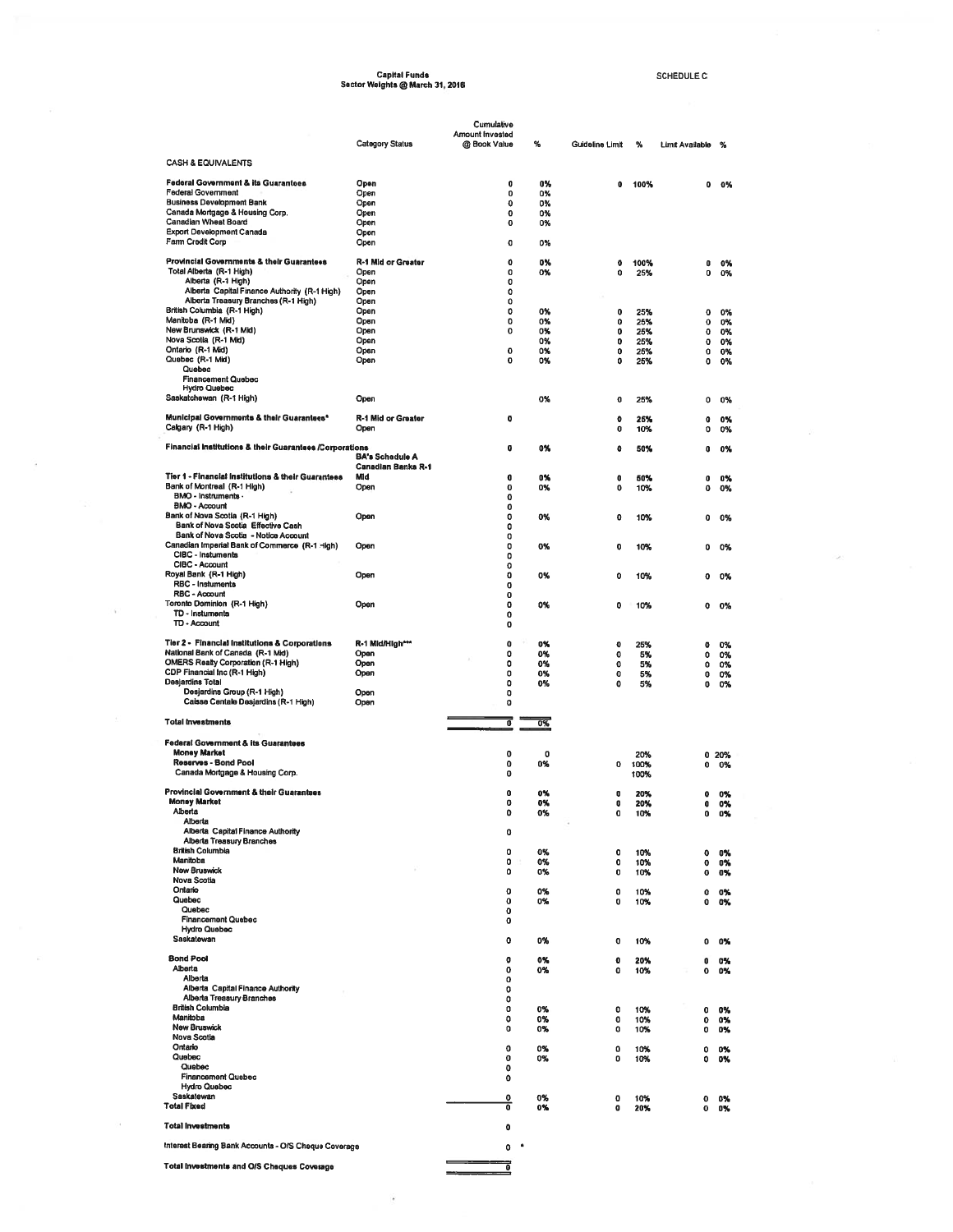|                                                                             | Sector Weights @ March 31, 2016                  |                               |          |                                    |            | <b>SCHEDULE D</b>         |
|-----------------------------------------------------------------------------|--------------------------------------------------|-------------------------------|----------|------------------------------------|------------|---------------------------|
|                                                                             |                                                  | Cumulative<br>Amount Invested |          |                                    |            |                           |
|                                                                             | Category Status                                  | @ Book Value                  | %        | Guideline Limit                    | -%         | Limit Available           |
| <b>CASH &amp; EQUIVALENTS</b>                                               |                                                  |                               |          |                                    |            |                           |
| <b>Federal Government &amp; its Guarantees</b><br><b>Federal Government</b> | Open<br>Open                                     | 0                             | 0%       | 196,295,417 100%                   |            | 195,293,374               |
| Business Development Bank                                                   | Open                                             | 0<br>0                        | 0%<br>0% |                                    |            |                           |
| Canada Mortgage & Housing Corp.                                             | Open                                             | 0                             | 0%       |                                    |            |                           |
| Canadian Wheat Board                                                        | Open                                             | 0                             | 0%       |                                    |            |                           |
| <b>Export Development Canada</b>                                            | Open                                             | 0                             |          |                                    |            |                           |
| Farm Credit Corp                                                            | Open                                             | 0                             | 0%       |                                    |            |                           |
| Provincial Governments & their Guarantees                                   | R-1 Mid or Greater                               | 85,861,771                    | 44%      |                                    |            |                           |
| Total Alberta (R-1 High)                                                    | Open                                             | 7,456,504                     | 4%       | 196,295,417 100%<br>49,073,854 25% |            | 110,433,646<br>31,533,843 |
| Alberta (R-1 High)                                                          | Open                                             | 6,948,438                     |          |                                    |            |                           |
| Alberta Capital Finance Authority (R-1 High)                                | Open                                             | 508.066                       |          |                                    |            |                           |
| Alberta Treasury Branches (R-1 High)<br>British Columbia (R-1 High)         | Open                                             | Ω                             |          |                                    |            |                           |
| Manitoba (R-1 Mid)                                                          | Open<br>Open                                     | 12,144,525<br>3.122,701       | 6%<br>2% | 49,073,854                         | 25%        | 34.813.816                |
| New Brunswick (R-1 Mid)                                                     | Open                                             | 6,947,243                     | 4%       | 49,073,854<br>49,073,854           | 25%<br>25% | 45,951,153<br>42,126,611  |
| Nova Scotia (R-1 Mid)                                                       | Open                                             |                               |          | 49,073,854                         | 25%        | 49,073,854                |
| Ontario (R-1 Mid)                                                           | Open                                             | 33,543,887                    | 17%      | 49,073,854                         | 25%        | 15,529,967                |
| Quebec (R-1 Mid)                                                            | Open                                             | 15,707,160                    | 8%       | 49,073,854                         | 25%        | 33,366,694                |
| Quebec<br><b>Financement Quebec</b>                                         |                                                  | 12,821,503                    |          |                                    |            |                           |
| <b>Hydro Quebec</b>                                                         |                                                  | o                             |          |                                    |            |                           |
| Saskatchewan (R-1 High)                                                     | Open                                             | 2,885,656<br>6,939,752        | 4%       | 49,073,854                         | 25%        | 42,134,103                |
| Municipal Governments & their Guarantees*                                   | R-1 Mid or Greater                               | 0                             |          | 49,073,854                         | 25%        | 49,073,854                |
| Calgary (R-1 High)                                                          | Open                                             |                               |          | 19,629,542                         | 10%        | 19.629.542                |
| Financial Institutions & their Guarantees /Corporations                     |                                                  | 97,232,582                    | 50%      | 98,147,709                         | 50%        | 915,127                   |
| Tier 1 - Financial Institutions & their Guarantees                          | <b>BA's Schedule A</b><br>Canadian Banks R-1 Mid | 88,060,794                    | 45%      | 98,147,709                         | 50%        | 10,086,914                |
| Bank of Montreal (R-1 High)<br><b>BMO - Instruments</b>                     | Open                                             | 18,348,734                    | 9%       | 19.629.542                         | 10%        | 1,280,807                 |
| <b>BMO - Account</b>                                                        |                                                  | 0<br>18,348,734               |          |                                    |            |                           |
| Bank of Nova Scotia (R-1 High)                                              | Open                                             | 20,709,134                    | 11%      | 19,629,542                         | 10%        | -1,079,592                |
| Bank of Nova Scotia Effective Cash                                          |                                                  | 9,112,304                     |          |                                    |            |                           |
| Bank of Nova Scotia - Notice Account                                        |                                                  | 11,596,830                    |          |                                    |            |                           |
| Canadian Imperial Bank of Commerce (R-1 High)<br>CIBC - Instuments          | Open                                             | 18,349,631<br>0               | 9%       | 19,629,542                         | 10%        | 1,279,911                 |
| CIBC - Account<br>Royal Bank (R-1 High)                                     |                                                  | 18,349.631                    |          |                                    |            |                           |
| RBC - Instuments                                                            | Open                                             | 15,577,417<br>0               | 8%       | 19,629,542                         | 10%        | 4,052,125                 |
| RBC - Account                                                               |                                                  | 15,577,417                    |          |                                    |            |                           |
| Toronto Dominion (R-1 High)                                                 | Open                                             | 15,075,878                    | 8%       | 19,629,542                         | 10%        | 4,553,663                 |
| TD - Instuments<br>TD - Account                                             |                                                  | л<br>15,075,878               |          |                                    |            |                           |
|                                                                             |                                                  |                               |          |                                    |            |                           |
| Tier 2 - Financial Institutions & Corporations                              | R-1 Mid/High***                                  | 9,171,787                     | 5%       | 49,073,854                         | 25%        | 39,902,067                |
| National Bank of Canada (R-1 Mid)                                           | Open                                             | 9,171,787                     | 5%       | 9,814,771                          | 5%         | 642,984                   |
| <b>OMERS Realty Corporation (R-1 High)</b>                                  | Open                                             | 0                             | 0%       | 9.814.771                          | 5%         | 9,814,771                 |
| CDP Financial Inc (R-1 High)<br>Desjardins Total                            | Open                                             | 0                             | 0%       | 9,814,771                          | 5%         | 9,814,771                 |
| Desjardins Group (R-1 High)                                                 | Open                                             | 0<br>0                        | 0%       | 9,814,771                          | 5%         | 9,814,771                 |
| Caisse Centale Desjardins (R-1 High)                                        | Open                                             | 0                             |          |                                    |            |                           |
| <b>Total Cash and Equivalents</b>                                           |                                                  | 183,094,353                   | 93%      |                                    |            |                           |
| Federal Government & its Guarantees                                         |                                                  |                               |          |                                    |            |                           |
| <b>Money Market</b>                                                         |                                                  | o                             | 0%       | 0                                  | 20%        | 0                         |
| Reserves - Bond Pool                                                        |                                                  | 1,002,043                     | 1%       | 196,295,417                        | 100%       | 195,293,374               |
| Canada Mortgage & Housing Corp.                                             |                                                  | 1,002,043                     |          |                                    |            |                           |
| Provincial Government & their Guarantees                                    |                                                  | 12,199,021                    | 6%       | 98,147,709                         | 50%        | 85,948,687                |
| <b>Money Market</b>                                                         |                                                  | 1,159,299                     | 6%       | 98,147,709                         | 50%        | 85,948,687                |
| Alberta                                                                     |                                                  | 1,159,299                     | 5%       | 19,629,542                         | 10%        | 9,546,034                 |
|                                                                             |                                                  | 1,159,299<br>0                |          |                                    |            |                           |
| Alberta                                                                     |                                                  |                               |          |                                    |            |                           |
| Alberta Capital Finance Authority<br><b>Alberta Treasury Branches</b>       |                                                  |                               |          |                                    |            |                           |
| <b>British Columbia</b>                                                     |                                                  | 0                             |          |                                    |            |                           |
| Manitoba                                                                    |                                                  | 0                             | 1%<br>0% | 19,629,542<br>19,629,542           | 10%<br>10% | 17,514,028                |
| <b>New Bruswick</b>                                                         |                                                  | 0                             | 0%       | 19,629,542                         | 10%        | 19,629,542<br>19.629.542  |
| Nova Scotia                                                                 |                                                  | 0                             | 0%       | 19,629,542                         | 10%        | 19,629,542                |
| Ontario                                                                     |                                                  | 0                             | 0%       | 19,629,542                         | 10%        | 19.629.542                |
| Quebec<br>Quebec                                                            |                                                  | 0                             | 0%       | 19,629,542                         | 10%        | 19,629,542                |
| <b>Financement Quebec</b>                                                   |                                                  | 0<br>o                        |          |                                    |            |                           |
| <b>Hydro Quebec</b>                                                         |                                                  |                               |          |                                    |            |                           |
| Saskatewan                                                                  |                                                  | 0                             | 0%       | 19,629,542                         | 10%        | 19,629,542                |
| <b>Bond Pool</b>                                                            |                                                  |                               |          |                                    |            |                           |
| Alberta                                                                     |                                                  | 11,039,722<br>8,924,208       | 6%<br>5% | 98,147,709<br>19,629,542           | 50%<br>10% | 85,948,687                |
| Alberta                                                                     |                                                  | 7,887,659                     |          |                                    |            | 9,546,034                 |
| Alberta Capital Finance Authority                                           |                                                  | 1,036,549                     |          |                                    |            |                           |
| Alberta Treasury Branches                                                   |                                                  | o                             |          |                                    |            |                           |
| <b>British Columbia</b>                                                     |                                                  | 2,115,514                     | 1%       | 19,629,542                         | 10%        | 17,514,028                |
| Manitoba<br><b>New Bruswick</b>                                             |                                                  | 0                             | 0%       | 19,629,542                         | 10%        | 19,629,542                |
| Nova Scotia                                                                 |                                                  | 0<br>0                        | 0%       | 19,629,542                         | 10%        | 19,629,542                |
| Ontario                                                                     |                                                  | 0                             | 0%<br>0% | 19,629,542                         | 10%        | 19,629,542                |
| Quebec                                                                      |                                                  | 0                             | 0%       | 19,629,542<br>19,629,542           | 10%<br>10% | 19,629,542<br>19,629,542  |
| Quebec                                                                      |                                                  | 0                             |          |                                    |            |                           |
| <b>Financement Quebec</b>                                                   |                                                  | 0                             |          |                                    |            |                           |
| <b>Hydro Quebec</b><br>Saskatewan                                           |                                                  | 0                             | 0%       | 19,629,542                         | 10%        | 19,629,542                |

 $\label{eq:R} \mathbf{R} = -\hat{\mathbf{x}} \tag{48}$ 

 $\sim$